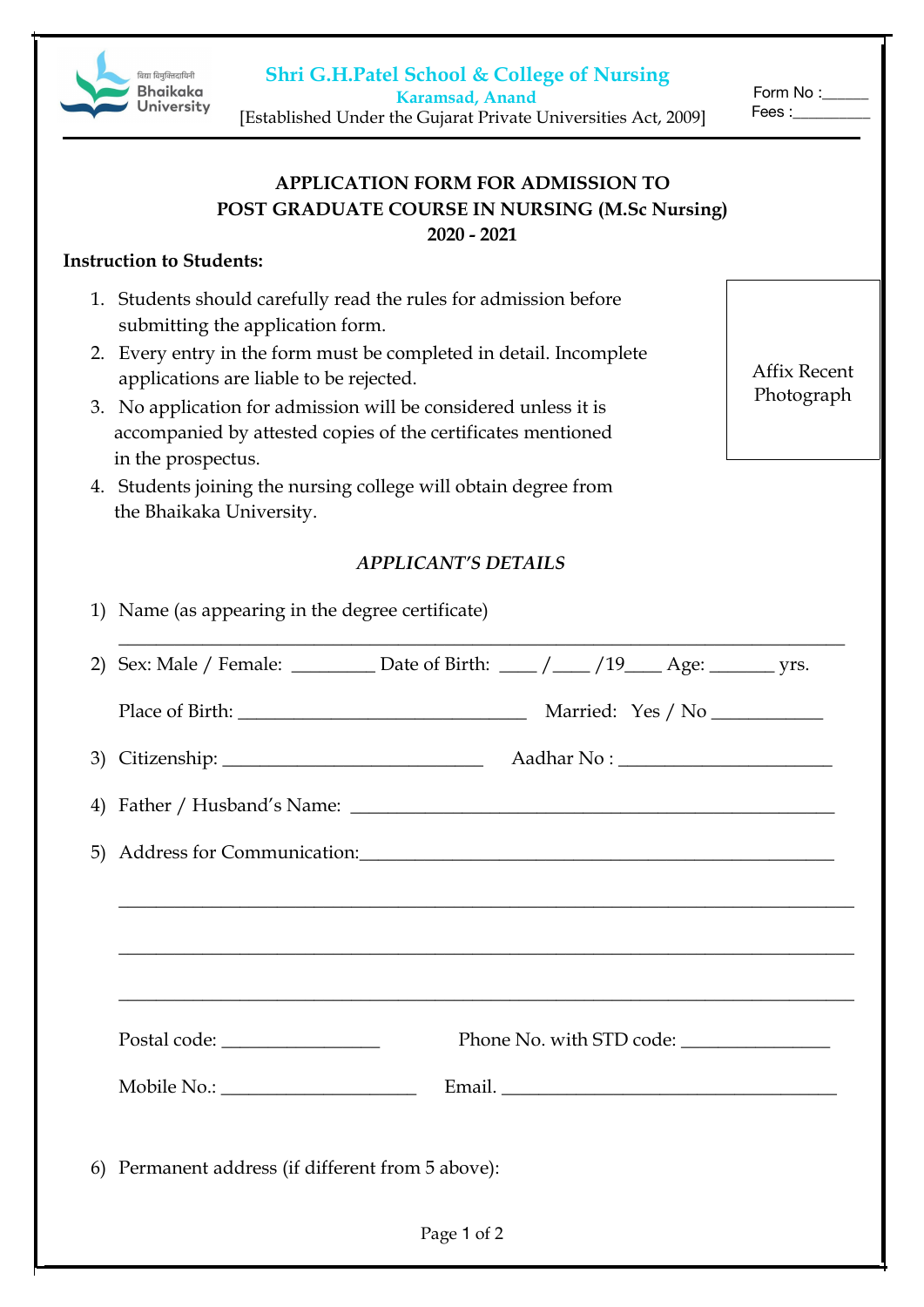### **Shri G.H.Patel School & College of Nursing**



#### **Karamsad, Anand**

Form No :\_\_\_\_ Fees :\_\_\_\_\_\_\_\_\_\_

[Established Under the Gujarat Private Universities Act, 2009]

\_\_\_\_\_\_\_\_\_\_\_\_\_\_\_\_\_\_\_\_\_\_\_\_\_\_\_\_\_\_\_\_\_\_\_\_\_\_\_\_\_\_\_\_\_\_\_\_\_\_\_\_\_\_\_\_\_\_\_\_\_\_\_\_\_\_\_\_\_\_\_\_\_\_\_\_\_\_\_

\_\_\_\_\_\_\_\_\_\_\_\_\_\_\_\_\_\_\_\_\_\_\_\_\_\_\_\_\_\_\_\_\_\_\_\_\_\_\_\_\_\_\_\_\_\_\_\_\_\_\_\_\_\_\_\_\_\_\_\_\_\_\_\_\_\_\_\_\_\_\_\_\_\_\_\_\_\_\_

\_\_\_\_\_\_\_\_\_\_\_\_\_\_\_\_\_\_\_\_\_\_\_\_\_\_\_\_\_\_\_\_\_\_\_\_\_\_\_\_\_\_\_\_\_\_\_\_\_\_\_\_\_\_\_\_\_\_\_\_\_\_\_\_\_\_\_\_\_\_\_\_\_\_\_\_\_\_\_

#### 7) Academic Record:

| Course               | <b>Marks</b>     | Attempt | Month & year | Name of the College | University |
|----------------------|------------------|---------|--------------|---------------------|------------|
|                      | Obtained/ out of |         | of passing   |                     |            |
| First Year           |                  |         |              |                     |            |
| <b>B.Sc Nursing/</b> |                  |         |              |                     |            |
| <b>First Post</b>    |                  |         |              |                     |            |
| Basic B.Sc           |                  |         |              |                     |            |
| Nursing              |                  |         |              |                     |            |
| Second Year          |                  |         |              |                     |            |
| <b>B.Sc Nursing/</b> |                  |         |              |                     |            |
| Second Year          |                  |         |              |                     |            |
| Post Basic           |                  |         |              |                     |            |
| <b>B.Sc Nursing</b>  |                  |         |              |                     |            |
| Third Year           |                  |         |              |                     |            |
| <b>B.Sc Nursing</b>  |                  |         |              |                     |            |
| Fourth Year          |                  |         |              |                     |            |
| <b>B.Sc</b> nursing  |                  |         |              |                     |            |

- 8) Percentage of Cumulative marks in I, II, III & final year B.Sc Nursing or Post Basic B.Sc Nursing: \_\_\_\_\_\_\_\_\_\_\_\_ %
- 9) GNC Registration Number / State Nursing Council Registration No: \_\_\_\_\_\_\_\_\_\_\_\_
- 10) Date of completion of Internship: ( If applicable) \_\_\_\_\_\_\_\_\_\_\_\_\_\_\_\_\_\_\_\_\_\_\_\_

List of documents (photocopy) to be submit;

- All year attempt wise B.Sc Nursing/ Post Basic B.Sc Nursing Marksheets
- School Leaving Certificate/Transfer Certificate/Passport/Birth certificate (for proof of birth place)
- Internship completion certificate
- Copy of GNC Registration certificate/ Registration Certificate by State Nursing Council
- Provisional degree certificate
- Identity proof (Aadhar card, voter ID, licence..)

## *DECLARATION*